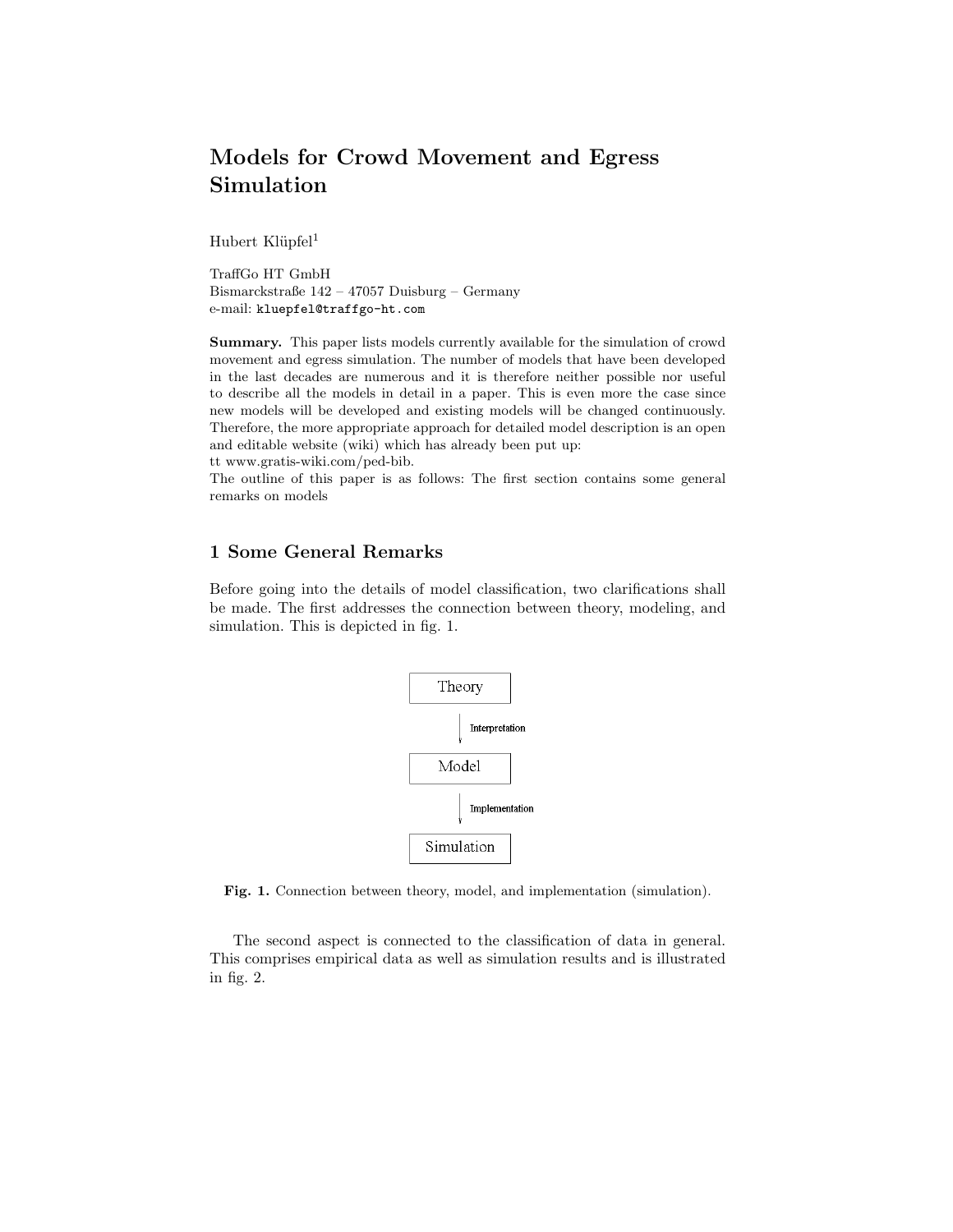#### 2 H. Klüpfel



Fig. 2. Classification of data.

One might argue that this distinction between controlled and uncontrolled on the one hand and normal and emergency is present in the application range of a model, too. Of course, the general aim is to develop a model (and implement it correctly, which is an ambitious task in itself) that has a general range of application. We will get back to that topic in the next section.

# 2 Model Classification

Models can be classified on the basis of various schemas. Further details concerning model classification can be found in the review article [4].





As already mentioned in the previous section, the general aim is to develop a general model in the sense that is able to cover all different scenarios (i.e., emergency as well as normal situations, reproduce uncontrolled/observed as well as experimental data). The further modeling criteria shown in fig. 3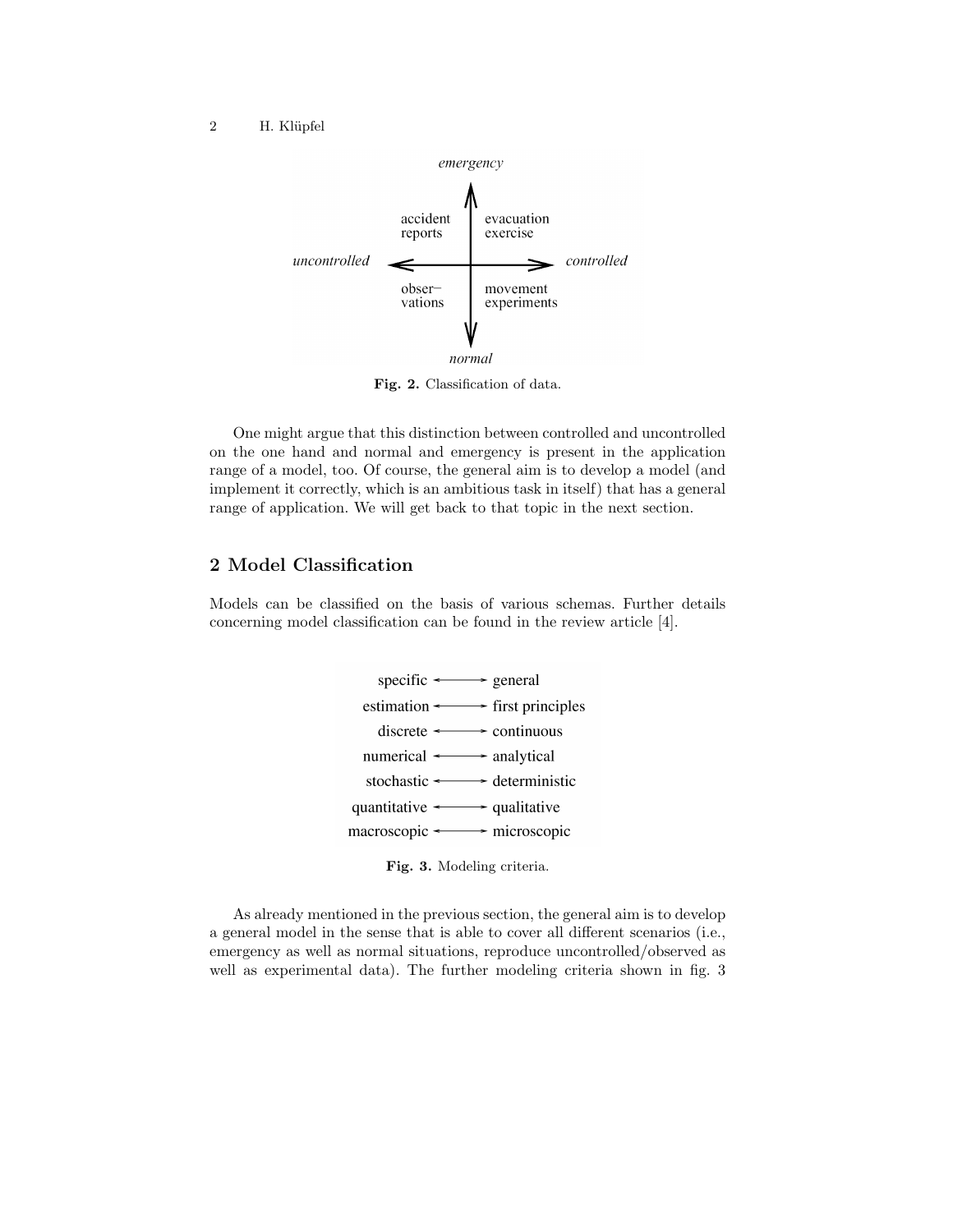are rather self-explaining. One criterion that might be added is high fidelity (many parameters) versus low fidelity (few parameters). The last distinction is more controversial than the ones shown in the figure, though.



Fig. 4. Different levels of detail when representing decision making.

Another way of classifying models is concerning the population (i.e. the individuals - if there are any - in the model). This is shown in fig. 4.

## 3 List of Models

The following table contains a list of models for crowd movement and egress simulation that are commercially available.

| Name                           | Person    |            | Comm. Organisation | Links                                |
|--------------------------------|-----------|------------|--------------------|--------------------------------------|
| Aseri                          | Schneider | <b>ves</b> | LT.S               | www.ist-net.de/                      |
| Exodus                         | Galea     | <b>ves</b> | <b>FSEG</b>        | www.fseg.gre.ac.uk                   |
| PedGo (AENEAS) Meyer-König yes |           |            |                    | TraffGo (with GL) www.traffgo-ht.com |
| Simulex                        | Thompson  | <b>ves</b> | IES4D              | www.ies4d.co.uk                      |
| Simwalk                        | Stucki    | <b>ves</b> | Savannah           | www.simwalk.ch                       |

Table 1. List of Models investigated in [2, 5]

This list is completely biased and only for the sake of illustration. For a less biased and more complete list, please visit www.gratis-wiki.com/ped-bib. We have tried to include all the models that have come to our knowledge. It is clear from the beginning, though, that this list cannot be complete. Therefore, an interactive internet-site (wiki) has been put up. It can be reached at www.gratis-wiki.com/ped-bib.

Figure 5 shows a combination of the basic ideas. The models are there ordered by the representation of space (geometry). On the second level, the ordering is according to the persons's perspective.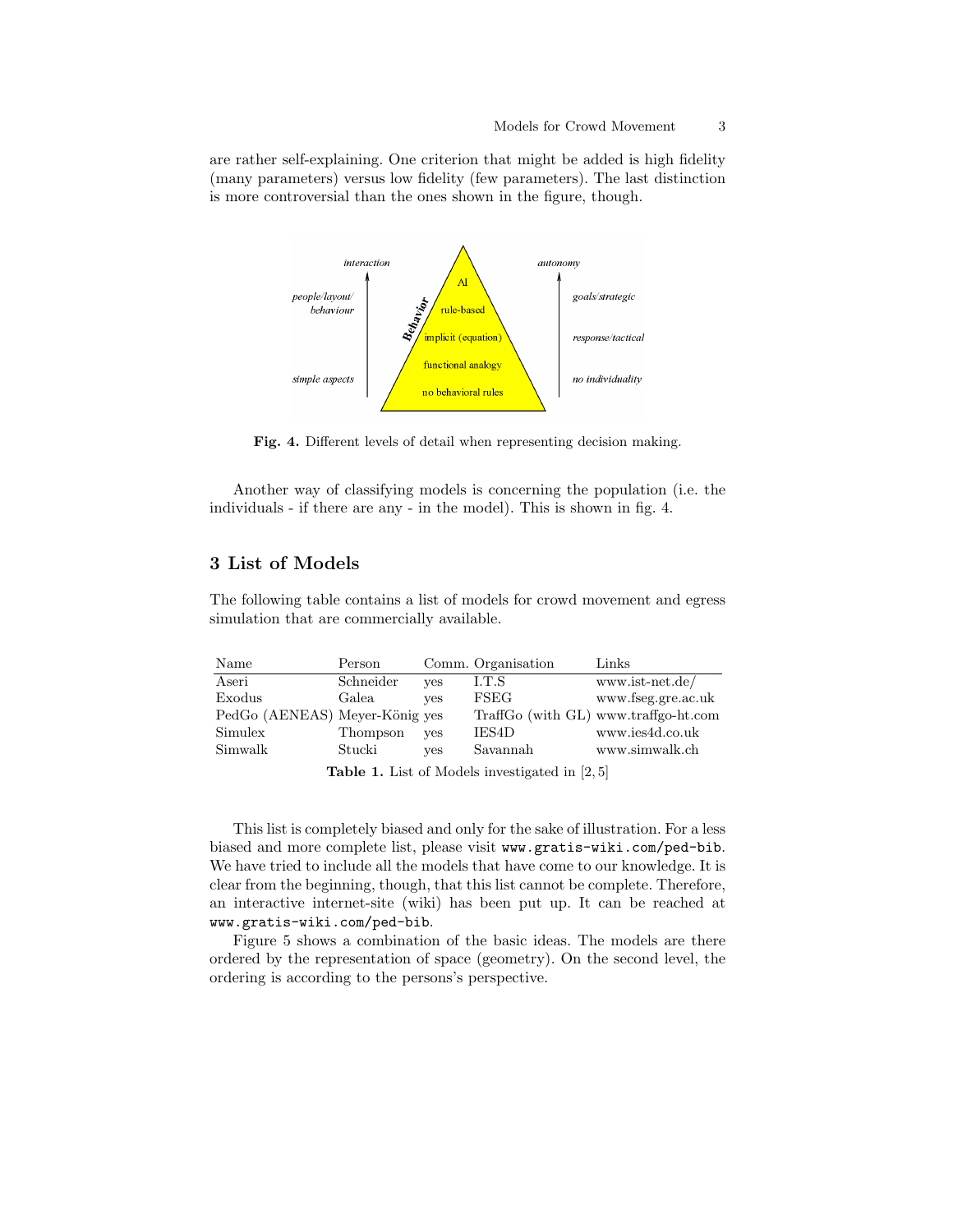#### 4 H. Klüpfel



Fig. 5. Model overview.

## 4 Existing Model Reviews

In order to avoid reinventing the wheel, this paper rather aims at being a meta-review in the sense of listing review articles on models (and some empirical data and theory). Therefore, we list a few reviews.

- Firemodelsurvey www.firemodelsurvey.com has also a section on evacuation models
- Kuligowski Review The review of 28 models is available at the NIST website. The book by Tubbs contains an appendix with an updated version. [4, 8]
- Santos Review [6]
- Guidelines for Software Assessment [1]

This list is again non intented to be complete but rather a starting point.

#### 5 The Wiki Approach

As has already been mentioned, the best choice to overcome all the problems of incompleteness and new models being developed is an interactive website where all model developers and those interested can contribute their knowledge.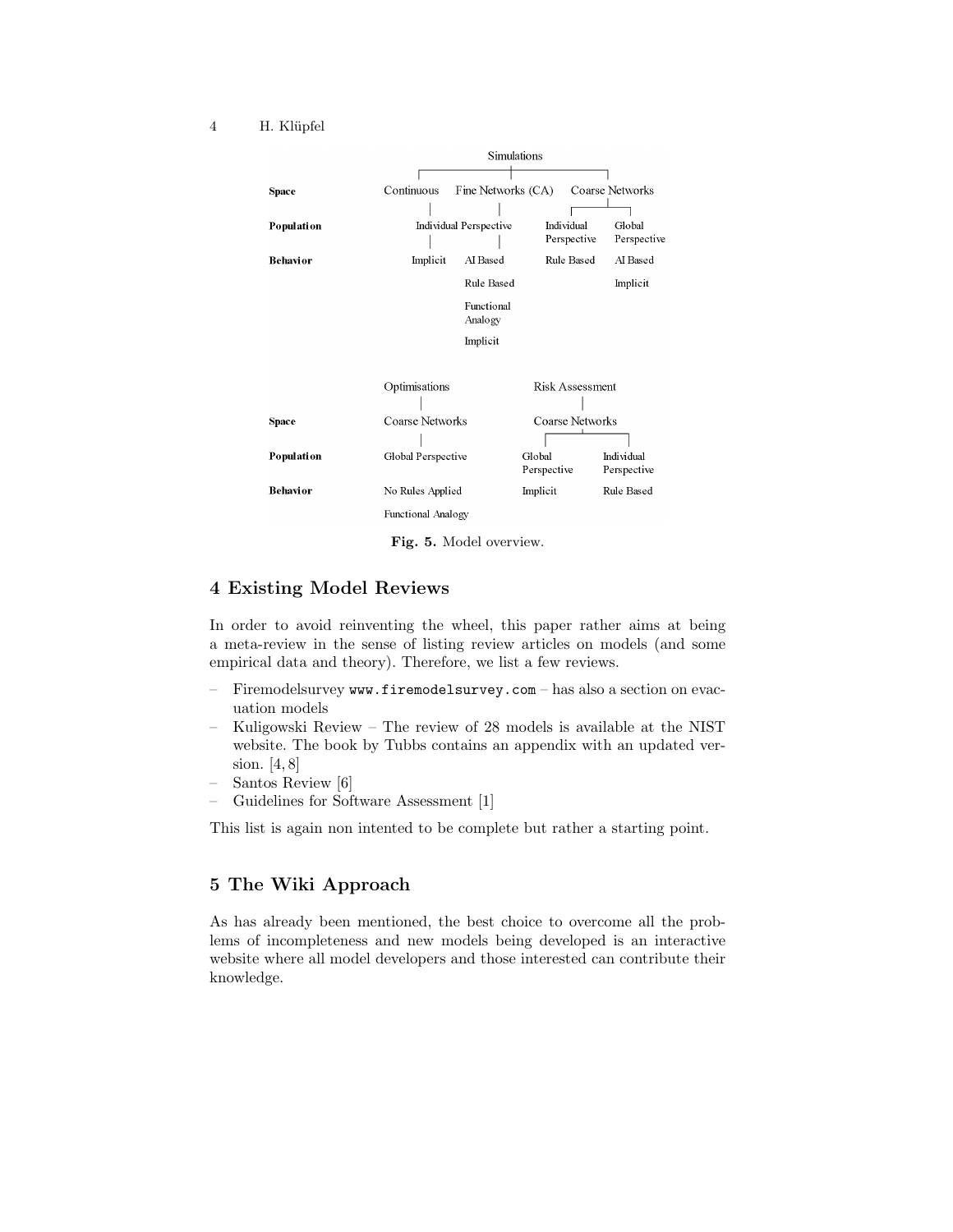| a<br>List of Models - Ped-bib<br>Ped-Net-Bulletin-Board: Conferences / |                                                                                                                                                                                          |                  |          |                                                                                                           |           |       |  |  |  |
|------------------------------------------------------------------------|------------------------------------------------------------------------------------------------------------------------------------------------------------------------------------------|------------------|----------|-----------------------------------------------------------------------------------------------------------|-----------|-------|--|--|--|
|                                                                        |                                                                                                                                                                                          |                  |          |                                                                                                           |           | 200   |  |  |  |
|                                                                        | discussion<br>article                                                                                                                                                                    | edit<br>history  |          |                                                                                                           |           |       |  |  |  |
|                                                                        | List of Models                                                                                                                                                                           |                  |          |                                                                                                           |           |       |  |  |  |
|                                                                        | (edit)<br>Model Overview                                                                                                                                                                 |                  |          |                                                                                                           |           |       |  |  |  |
|                                                                        | The following site contains a list of models for Pedestrian and Evacuation Simulation. You can of course complete and edit this list.                                                    |                  |          |                                                                                                           |           |       |  |  |  |
| nevigation                                                             | This file has been generated from Models ods via the following excel macro http://de.wikipedia.org/wiki/Wikipedia.Textverarbeitung/EXCEL-Tabellenumwandlung & The file Models.ods is     |                  |          |                                                                                                           |           |       |  |  |  |
| - Main Page                                                            | available for download http://www.traffgo-ht.com/downloads/temp/ModelsOverview.ods @. The file Models.ods will not be updated any longer. Please refer to this list here as the decisive |                  |          |                                                                                                           |           |       |  |  |  |
| - Community portal<br>Current events                                   | one.                                                                                                                                                                                     |                  |          |                                                                                                           |           |       |  |  |  |
| Recent changes                                                         | Abbreviations (for the links in the rightmost column)                                                                                                                                    |                  |          |                                                                                                           |           |       |  |  |  |
| Random page<br>$=$ Help                                                |                                                                                                                                                                                          |                  |          | W. Model Website; A: Abstract; P: Scientific Paper; R: Further Reference (no www-link); AU: Authors Page; |           |       |  |  |  |
| - Donations                                                            |                                                                                                                                                                                          |                  |          |                                                                                                           |           |       |  |  |  |
| search                                                                 | Name                                                                                                                                                                                     | Person           |          | <b>Commercial Organisation</b>                                                                            |           | Links |  |  |  |
|                                                                        | <b>ALLSAFE</b>                                                                                                                                                                           | Heskestad et al. | n/a      |                                                                                                           |           |       |  |  |  |
| Go Search                                                              | $\overline{2}$<br>Aseri                                                                                                                                                                  | Schneider        | Yes      | I.S.T. GmbH                                                                                               | W@        |       |  |  |  |
| toolbox                                                                | <b>BFires</b><br>3                                                                                                                                                                       | Stahl            |          | <b>NIST</b>                                                                                               |           | Ad    |  |  |  |
| . What links here                                                      | <b>BGRAF</b><br>A                                                                                                                                                                        | Ozel             |          |                                                                                                           |           |       |  |  |  |
| Related changes                                                        | Blue & Adler<br>5                                                                                                                                                                        | <b>Blue</b>      | No       |                                                                                                           | <b>W@</b> |       |  |  |  |
| - Upload file<br>· Special pages                                       | 6<br>Brogan & Hodgins                                                                                                                                                                    | Brogan/Hodgings  |          |                                                                                                           |           | P₿    |  |  |  |
| · Printable version                                                    | 7<br>Brogan & Johnson                                                                                                                                                                    | Brogan/Johnson   |          |                                                                                                           |           | Pie   |  |  |  |
|                                                                        | Continuum Crowds<br>8                                                                                                                                                                    | Trauille et al.  |          |                                                                                                           |           | P₩    |  |  |  |
|                                                                        | 9<br>Cost Function Model                                                                                                                                                                 | Hoogendoom       |          |                                                                                                           | W@ P@     |       |  |  |  |
|                                                                        | 10 Dijkstra et al                                                                                                                                                                        | Dijkstra         |          |                                                                                                           | W@ P@     |       |  |  |  |
|                                                                        | 11 E-Scape                                                                                                                                                                               | Reisser-Weston   |          |                                                                                                           |           | R     |  |  |  |
|                                                                        | 12 EESCAPE                                                                                                                                                                               | Kendik           |          |                                                                                                           | w.e       |       |  |  |  |
|                                                                        | 13 Egress                                                                                                                                                                                | Ketchel          |          |                                                                                                           | TS &      |       |  |  |  |
|                                                                        | 14 Evacnet4                                                                                                                                                                              |                  | Freeware |                                                                                                           | W@ P@     |       |  |  |  |
|                                                                        | 15 EvacSim                                                                                                                                                                               | Poon             |          |                                                                                                           |           | Ad    |  |  |  |
|                                                                        | 16 Evi                                                                                                                                                                                   | Vassalos         | Yes      | Strathclyde University                                                                                    | Wø        |       |  |  |  |
|                                                                        | 17 Exit89                                                                                                                                                                                | Fahy             |          |                                                                                                           |           | PiP   |  |  |  |

Fig. 6. A screenshot of the model wiki. The address is www.gratis-wiki.com/ped-bib.

## 6 Internet Resources

With respect to the rapidly growing number of models for crowd dynamics and the continuous updating and extension of existing models and simulation programmes, a complete and final list of models or description of a single model is hardly possible. This is an advantage and disadvantage at the same time. Especially when evacuation simulations are used to address safety issues, a well-defined version of the simulation or program is desirable and it is essential to be able to reproduce the results. Therefore, changes in the model must be documented in detail and explained with respect to their consequences for measurable quantities like flow rates, overall evacuation times, etc.

For covering the currently available models, the contribution of the model developers is pivotal. Otherwise, the list of models will always be limited by the knowledge and time of the author. Therefore, we have set up (within the framework of ped-net.org) an wiki site, where everyone can contribute his knowledge.

- The site www.ped-net.org is an internet bulletin board and discussion forum. Its strength is probably the discussion group with nearly 200 members (April 2008).
- The site www.evacmod.net is a similar project with a strong focus on a literature database where everyone can upload articles. Furthermore, there is a monthly newsletter containing information about new literature and recent events.